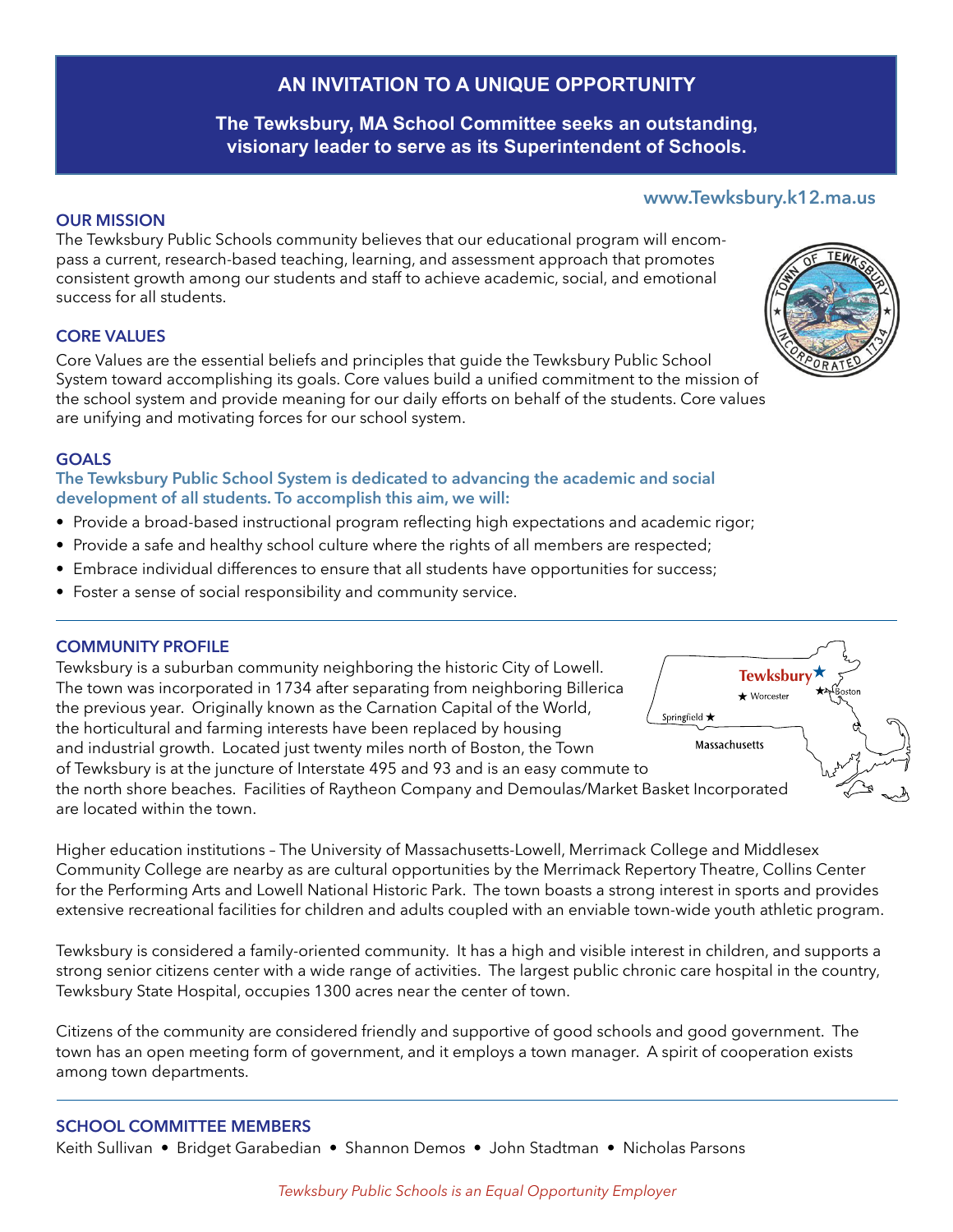## **SCHOOL BUILDINGS**

### (current)

Tewksbury Memorial High School (9-12) John W. Wynn Middle School (7-8) John F. Ryan Elementary School (5-6) North Street Elementary School (3-4) Louise Davy Trahan Elementary School (3-4) Heath Brook Elementary School (preK-2) L.F. Dewing Elementary School (preK-2)

## (effective January 2023)

Tewksbury Memorial High School (9-12) John W. Wynn Middle School (7-8) John F. Ryan Elementary School (5-6) Center Elementary School (2-4) Heath Brook Elementary School (preK-1) L.F. Dewing Elementary School (preK-1)



## **Student enrollment 2021-2022**: 3,400 **Budget (FY22):** \$62,617,856

### **DISTRICT LEADERSHIP**

Assistant Superintendent of Curriculum, Instruction and Assessment Mathematics Curriculum Coordinator Humanities Curriculum Coordinator Director of Special Education Director of Food Services Director of Information Technology Business Manager Assistant Business Manager Director of Student and Family Support Human Resources Administrator Maintenance Foreman Athletic Director/Tewksbury Memorial High School Facility Manager High School Principal High School Assistant Principals (2) Middle School Principal Middle School Assistant Principal Elementary School Principals (5) Elementary School Assistant Principals (5) Teachers (290) Paraprofessionals (65) Nurses (10) Support Staff (58)

## **QUALIFICATIONS**

## **The Tewksbury School Committee seeks a dynamic, energetic individual to assume the leadership of the district. The following qualifications are required:**

- Certified or eligible for certification as a Superintendent of Schools in Massachusetts;
- Master's degree required, advanced degree encouraged;
- 10 years of successful work experience in education administration.

## **SELECTION CRITERIA**

## **The successful candidate will demonstrate:**

- Strong collaboration skills with various stakeholders across the community;
- Exceptionally strong leadership skills;
- Experience with development and implementation of curriculum;
- Success in achieving high expectations and outcomes for all students;
- Sound fiscal management practices;
- Success in facilities management;
- The ability to actively recruit, retain and build the capacity of educators in a supportive work environment;
- An understanding of an experience with Special Education students and families;
- Expertise in identifying, implementing, and supporting sound pedagogical practices.